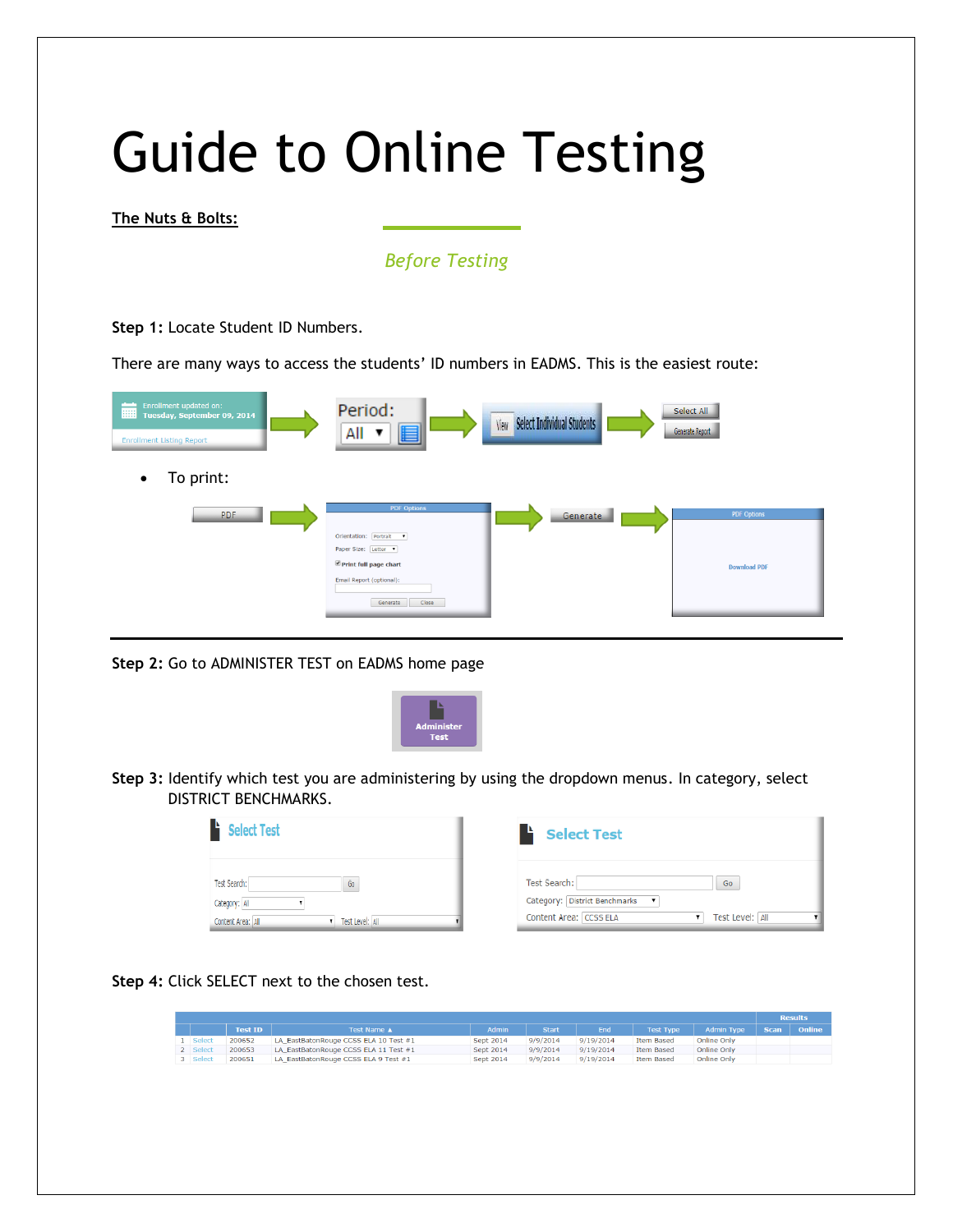**Step 5: PREVIEW ONLINE** (only available during an open test window)

| What would you like to do? |                                                                              |  |
|----------------------------|------------------------------------------------------------------------------|--|
| <b>CAdminister Test</b>    | <b>O</b> Preview Online                                                      |  |
|                            | Cancel<br><b>OK</b>                                                          |  |
|                            | Click "Begin Test" when the teacher tells you to begin.<br><b>Begin Test</b> |  |

#### **Recommendations:**

Create cards with student ID numbers to hand to students. Collect after test begins.

Teachers should be familiar with the test and all the online functions BEFORE proctoring the test.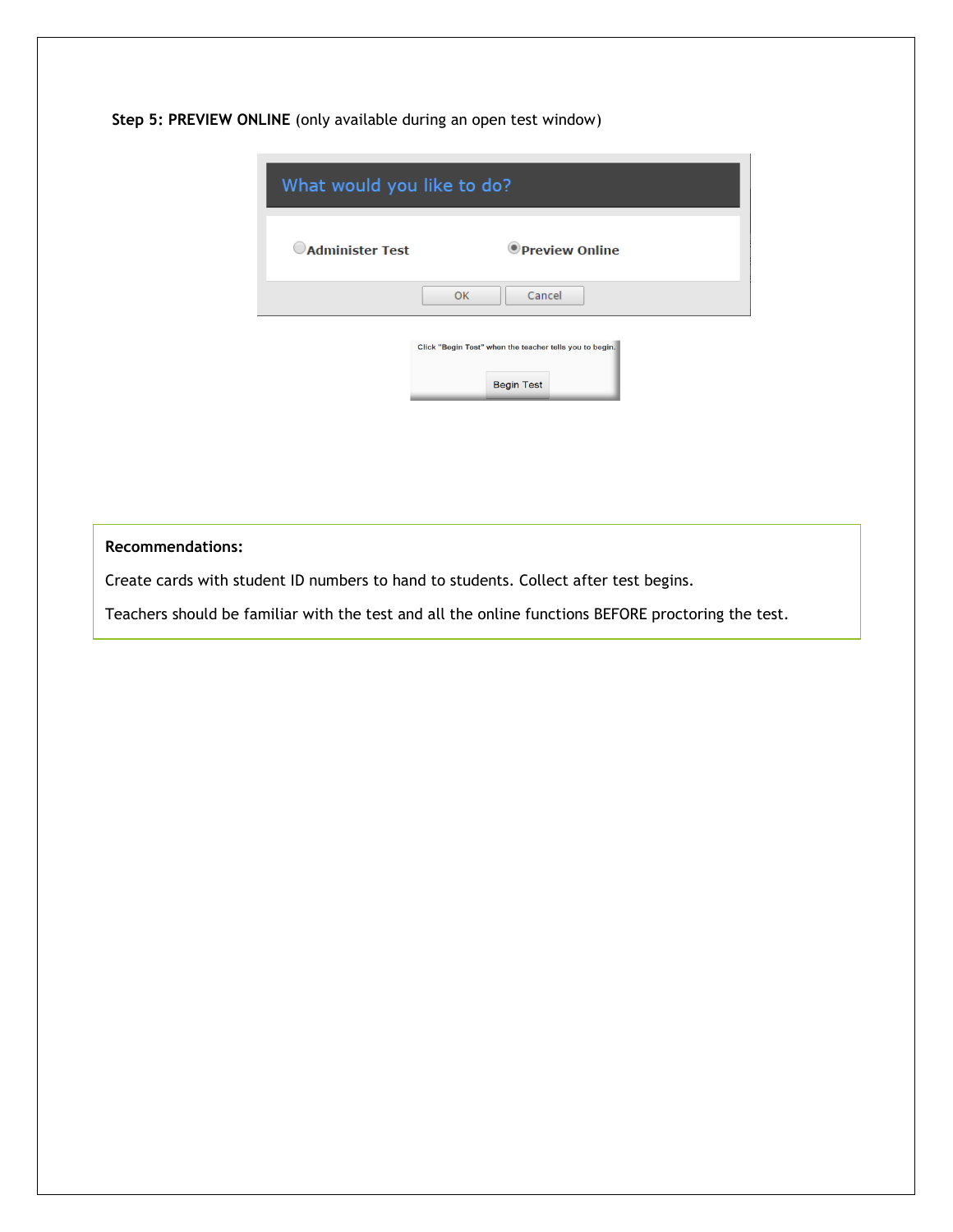## *Day of Testing*

**Step 1:** Students log into [www.eadms.com](http://www.eadms.com/) with student ID # and the pass key from Step 5.



**Step 2:** Administer the Test (during the testing window)

| What would you like to do?                                                                                             |                                                                                                          |  |
|------------------------------------------------------------------------------------------------------------------------|----------------------------------------------------------------------------------------------------------|--|
| <b>CAdminister Test</b>                                                                                                | <b>Preview Online</b>                                                                                    |  |
| OK                                                                                                                     | Cancel                                                                                                   |  |
|                                                                                                                        |                                                                                                          |  |
| <b>Proctor Test</b>                                                                                                    | Test: 200652 - LA EastBatonRouge CCSS ELA 10 Test #1<br>Administration: Sept 2014 (9/9/2014 - 9/19/2014) |  |
| Students will be able to use the generated Session ID to start taking the<br>test within 30 minutes of the start time. | <b>Start Session</b>                                                                                     |  |

After selecting START SESSION, a pass key is generated that is good for only 30 minutes.

A new passkey will need to be generated for students who need access to the test after the 30 minute has passed.



**Step 3:** Scoring Constructed Responses Online:



Select the desired test. The reading material(s), writing prompt, and rubric appears.

- To grade the responses without bias, select HIDE STUDENT INFO. I Hide Student Info
- To remove the Auto Save feature, deselect AUTO SAVE.  $\Box$  Auto Save \*remember to click SAVE when grading is completed.

\*If the test has more than one constructed response, utilize the toggles at the top of the page.